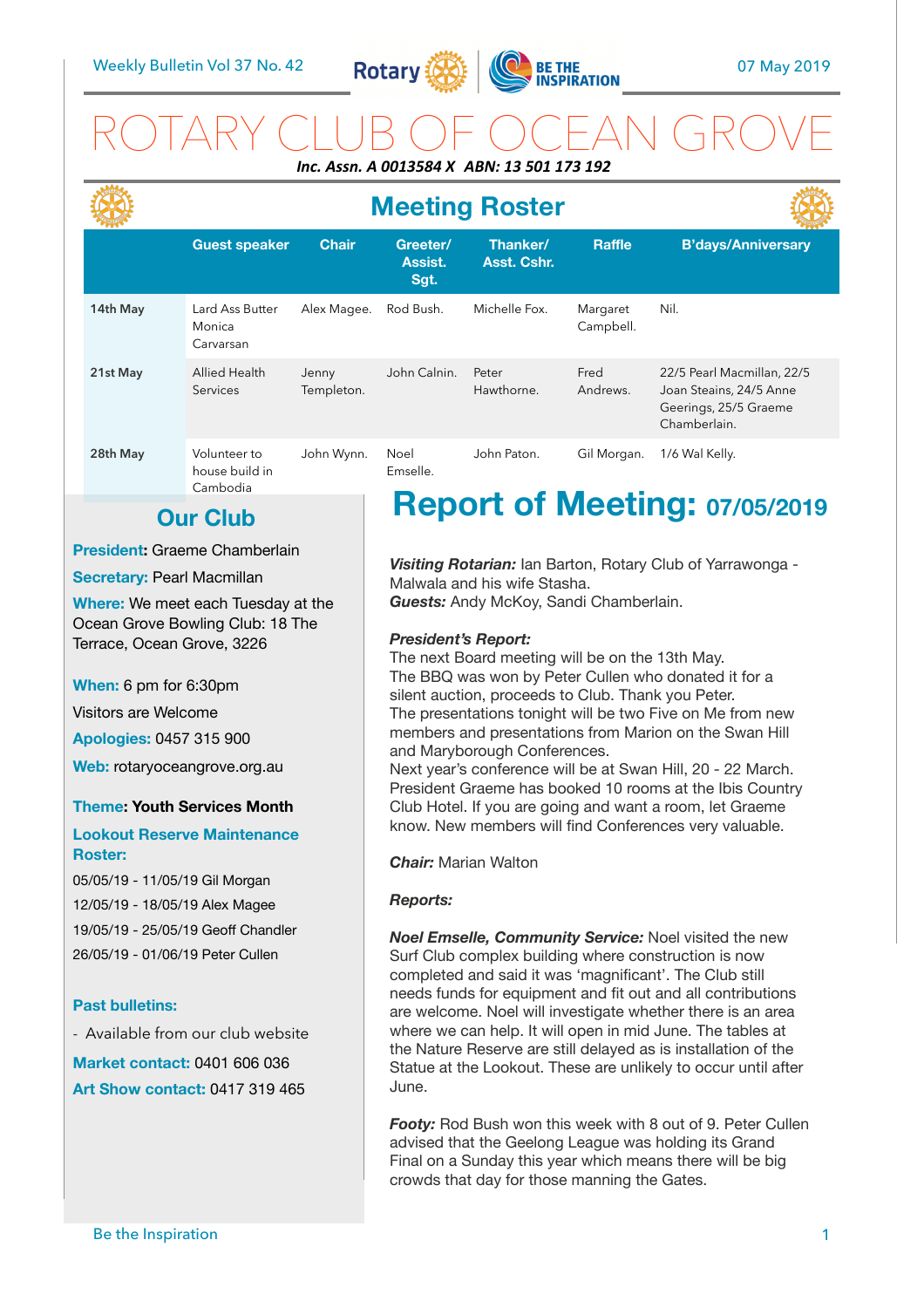## Members: Coming Events:

- 26 May, District Change-over at Swan Hill.
- 8 9 Jun Queenscliff Bricks Point Lonsdale Primary School.
- 28 Mar 2020 District Conference will be held in Swan Hill.

### Saying of the week …..

Once all villagers decided to pray for rain. On the day of prayer, all the people gathered, but only one boy came with an umbrella.

That's FAITH.

## Humour ……

What do you get when you cross-breed a shark and a cow?

I have no idea but i wouldn't try milking it.

### Links ……

**[Rotary International:](https://www.rotary.org)**  [www.rotary.org](http://www.rotary.org) 

**[Rotary District 9780:](http://rotary9780.org)**  [www.rotary9780.org](http://www.rotary9780.org) 

**[Footy Tipping](http://www.footytips.com.au)** [www.footytips.com.au](http://www.footytips.com.au)

### Please remember:

- 
- APOLOGIES ARE NECESSARY! IF YOU ARE UNABLE TO ATTEND A MEETING. THOSE WHO DO NOT CONFORM WILL BE SENT A BILL, AS THE CLUB HAS TO PAY IF NO APOLOGY IS REGISTERED.



### *Jenny Templeton, 5 on Me:*

Jenny was born in Fish Creek, South Gippsland and then moved aged four to a soldier settlement dairy farm at Katunga, north of Shepparton. She has a younger sister and three younger brothers. She went to school at Katunga and Numurkah and then studied primary teaching at the Bendigo

Teachers College. Her first teaching position was at Numurkah. Jenny married Neil in 1972. They had a year travelling after which she taught at Mooroopna and Craigieburn before moving to Rutherglen in 1979. Her daughter Stephanie was born in 1984 and son Lachie in 1986.

Jenny stood for Rutherglen Shire Council in 1989 and was elected their first female councillor. Her focus was on people services. She completed a Social Work degree in 1992 and worked as the Community Development Officer in Rutherglen. She successfully obtained funding to increase their range of services and was awarded Indigo Shire Citizen of the Year 1999, NE Victoria Rural Women's Award 2001 and participated in the Queens Baton Relay 2006. Jenny was Manager of the Community Health Service in Rutherglen for 20 years. She and Neil were involved with the Youth Exchange Program for 20 years and have special relationships with three past students. She was awarded a Paul Harris Fellow from the Rutherglen Rotary Club.

Jenny retired in 2014 and moved to Ocean Grove after 40 years in Rutherglen. They were finding the summers difficult to cope with in the north. They are refocusing their lives with travel and more travel, hopefully grandchildren and spending time with family and friends.



### *Heather Willson, 5 on Me:*

Heather was born in Barwon Heads in 1956. She was actively involved in athletics and equestrian and worked as a 'check-out chick' at the local supermarket in her early years. She commenced teacher training at the Geelong Teachers College, which became Deakin University. Her first teaching position was at Altona Gate Primary

School. Heather taught at several schools in the western Sydney area finishing at Tarneit, which was the most challenging. She completed a Bachelor of Education in 1983.

Heather married Gary in 1978. They have three children. They enjoy travelling. The first trip was to the USA which Gary won as a prize on Sale of the Century. They have also been to England, Italy and France. They regularly go to Kennett River camping with a group of friends, with Heather being the only